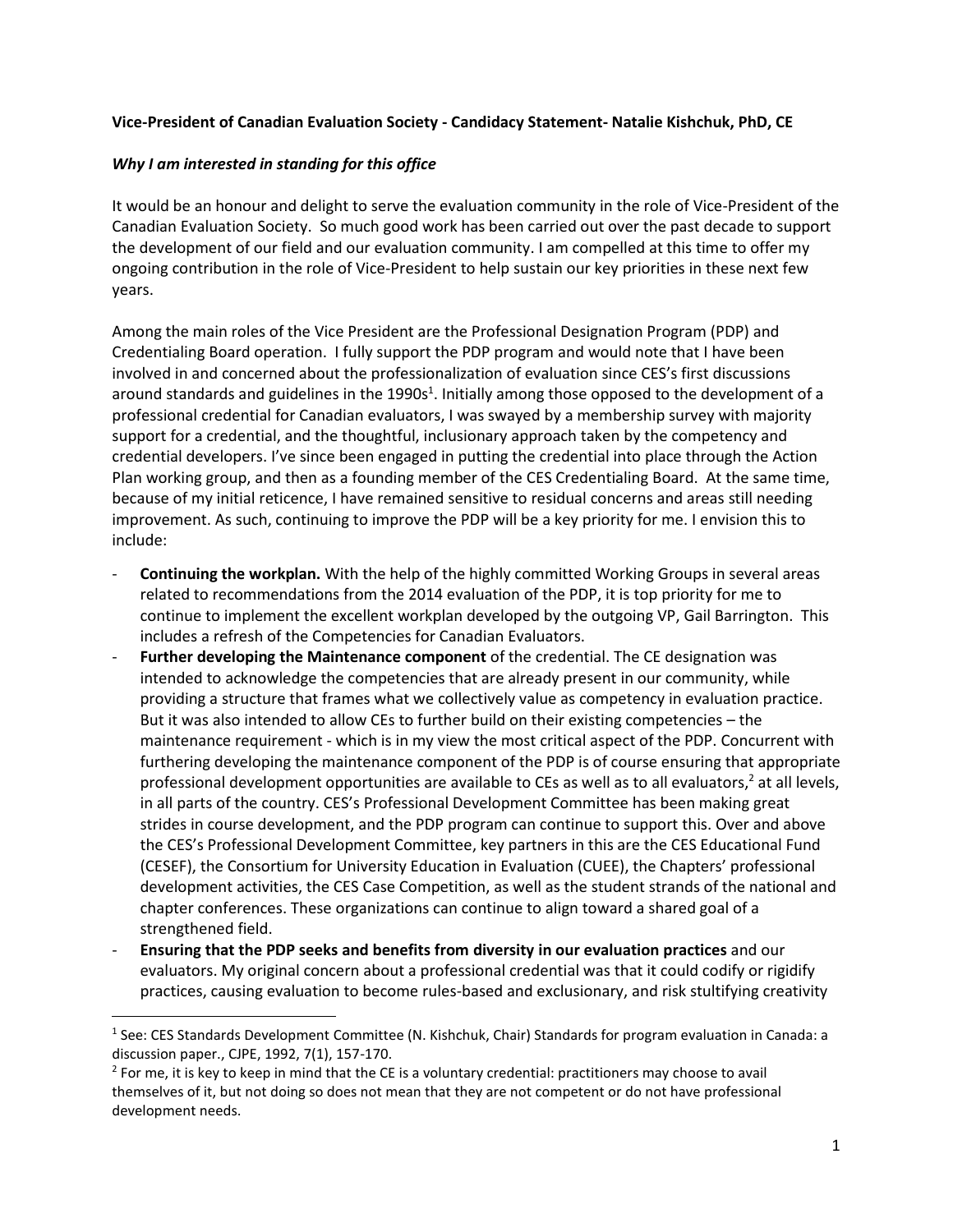and innovation in the field. I believe it is important to remain vigilant about this risk, ensuring that the PDP embraces all forms of evaluation practices and in all contexts, whether mainstream or minorstream. The competencies refresh and the upcoming renewal of the Credentialing Board (many original members will see their maximum terms end soon) may provide good opportunities for a check-in on the extent of the PDP's capacity for inclusivity of all current and future forms of evaluation practice.

The Vice President role also involves responsibilities on the Board, including being a member of the Executive. I will contribute and support the priorities of the Board and Executive, assuming duties as required. In carrying out these responsibilities, I intend to help CES ensure that our younger and newer evaluators become engaged in volunteerism within CES, including our governance.

# *Relevant skills and abilities*

**Range and depth of experience.** I've been an evaluator for close to 30 years: after my start in the federal government, I moved to the regional public health system in Quebec, before becoming a consultant in 1996. Because my evaluation work has been with a very wide range of government, notfor-profit and community-based organizations in many sectors, I feel that I have a good grasp of evaluators' work across many different contexts that I can bring to bear to help CES remain responsive to all its constituencies and stakeholders.

**Commitment to CES.** I've been involved in CES and chapter activities since I started in evaluation, with roles including: member of the Board of the Société québécoise d'évaluation de programmes (SQEP), serving as SQEP representative on the CES National Council; co-chairing of the CES National Conferences in Montreal in 2000 and 2015; Board member, treasurer and President of CESEF; and various *ad hoc* committees. I was honoured to receive the award for Service to CES in 2001, and the award for service to SQEP in 2003; and amazed and thrilled to be named a Fellow of CES in 2015. I have been working with Fellow colleagues since then to develop the Fellows' Strand at the CES Annual Conferences.

I am fully bilingual (French – English).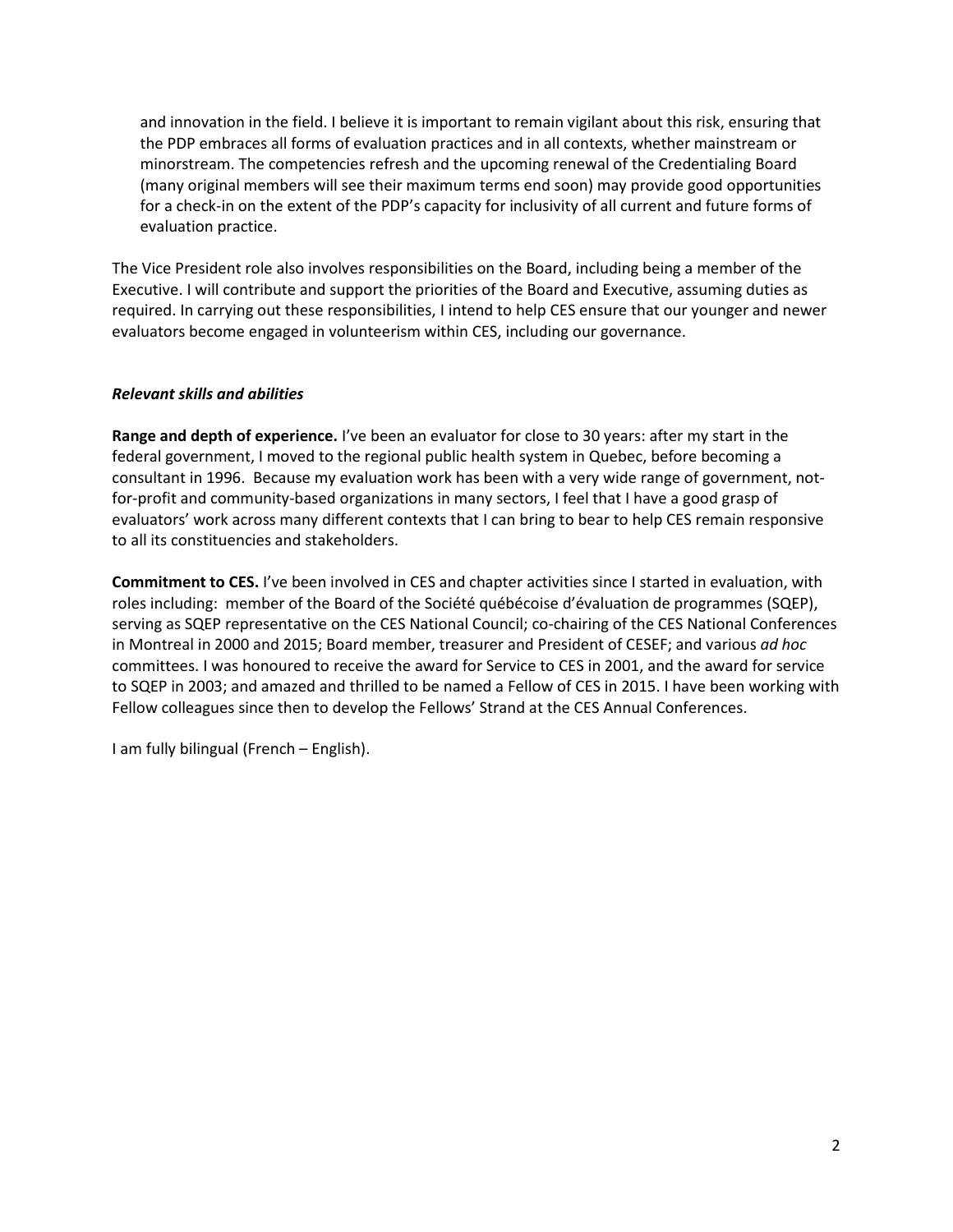## **Déclaration de candidature à la vice-présidence de la Société canadienne d'évaluation – Natalie Kishchuk, Ph. D., ÉA**

#### *Motifs de mon intérêt à proposer ma candidature*

l

Ce serait pour moi un honneur et un plaisir de servir la communauté de l'évaluation à titre de vice-présidente de la Société canadienne d'évaluation. Depuis dix ans, la SCÉ a accompli beaucoup d'excellent travail pour soutenir le développement de notre domaine et de notre communauté. Aujourd'hui, je ressens le besoin irrésistible d'offrir un apport soutenu en assumant la vice-présidence, afin de contribuer au soutien de nos grandes priorités au cours des prochaines années.

Une des principales fonctions de la vice-présidence a trait aux opérations du Programme des titres professionnels (PTP) et du jury d'accréditation. J'appuie entièrement le PTP; d'ailleurs, je me soucie de la professionnalisation de l'évaluation et je m'y investis depuis les toutes premières discussions au sujet des normes et des lignes directrices qui, dès les années 1990, ont animé la SCÉ<sup>1</sup>. Si, au départ, j'étais du nombre des opposants au développement d'un titre professionnel pour les évaluateurs canadiens, je me suis ralliée aux résultats d'un sondage des membres indiquant un appui majoritaire au titre, ainsi qu'à l'approche réfléchie et inclusive adoptée par le groupe de développement des compétences professionnelles et du titre. Depuis, j'ai participé à la mise en place du titre au sein du groupe de travail sur le plan d'action, puis j'ai été membre fondatrice du jury d'accréditation de la SCÉ. En même temps, à cause de mes réticences initiales, je suis demeurée sensible aux préoccupations résiduelles et aux aspects qu'il reste encore à améliorer. À ce titre, ce sera pour moi une priorité absolue que de continuer de bonifier le PTP. J'envisage notamment les mesures suivantes :

- **Poursuivre le plan de travail.** Plusieurs groupes de travail très actifs s'emploient, dans divers domaines, à donner suite aux recommandations découlant de l'évaluation du PTP menée en 2014. Il est hautement prioritaire pour moi de poursuivre, avec leur aide, la mise en œuvre de l'excellent plan de travail élaboré par la vice-présidente sortante, Gail Barrington. Cette mesure comprend l'actualisation des Compétences professionnelles requises à l'exercice de l'évaluation au Canada.
- **Poursuivre le développement du volet du maintien du titre professionnel.** Au départ, le titre d'ÉA a pour but de reconnaître les compétences professionnelles déjà présentes dans notre communauté, tout en établissant le cadre de ce que nous considérons collectivement comme les compétences professionnelles requises à l'exercice de l'évaluation. Mais le titre a également pour objectif, par son exigence de maintien, d'outiller les ÉA pour consolider leurs compétences. À mon sens, c'est là l'aspect le plus essentiel du PTP. Le développement du volet du maintien du PTP passe bien sûr par l'offre de bonnes perspectives de perfectionnement professionnel aux ÉA et à l'ensemble des évaluateurs<sup>2</sup>, à tous les niveaux et dans toutes les régions du pays. Le comité de perfectionnement professionnel (CPP) de la SCÉ a fait de grandes avancées dans le développement des cours, et le PTP peut continuer de soutenir cette initiative. Outre le CPP, les principaux partenaires de ce projet sont le Fonds de la SCÉ pour l'éducation (FSCÉÉ), le Consortium des universités pour l'enseignement de l'évaluation (CUEE), les activités de perfectionnement professionnel des sections, le Concours étudiant de simulation de cas SCÉ-FSCÉÉ, ainsi que le volet étudiant des congrès nationaux et de sections. Ces organismes pourront continuer à travailler de concert à leur objectif commun de renforcer le domaine.

<sup>1</sup> Voir SCÉ, Comité pour le développement de normes (N. Kishchuk, présidente), « Des normes en évaluation de programme au Canada : une proposition pour fins de discussion », *RCÉP*, vol. 7, n<sup>o</sup> 1 (printemps 1992), p. 171-185.

<sup>2</sup> Pour moi, il est essentiel de garder à l'esprit que le titre d'ÉA s'obtient sur une base volontaire : les praticiens peuvent choisir de s'en prévaloir, mais le fait d'exercer le choix contraire ne signifie aucunement que la personne manque de compétences ni qu'elle n'a pas besoin de perfectionnement professionnel.